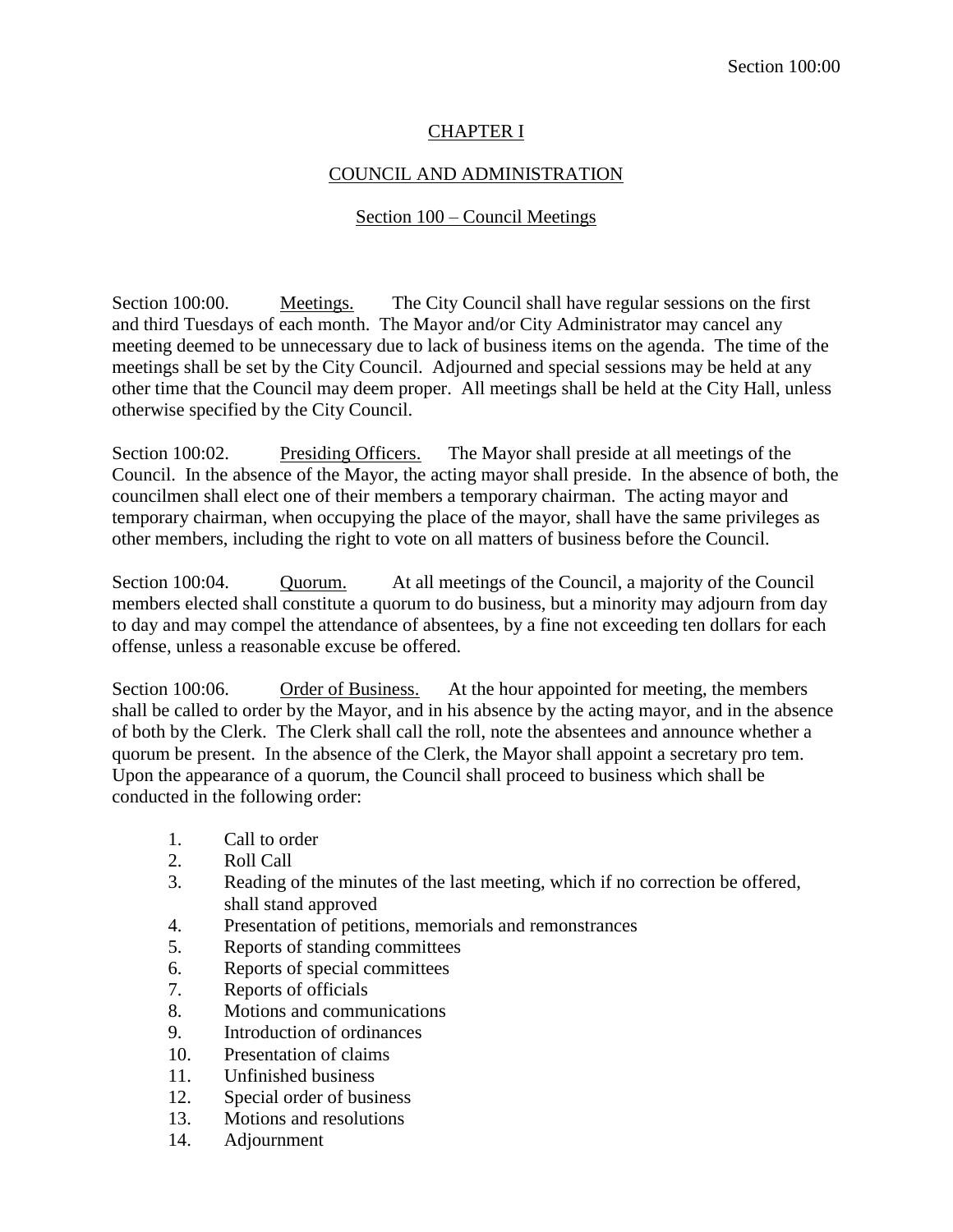Section 100:08. Motions reduced to Writing. Every motion, except to adjourn, postpone, or reconsider, commit, lay on the table, or for the previous question, shall be reduced to writing if the chair or any member requires it; then made and seconded, it shall be stated by the chairman or being written shall be read by the Clerk, and may be withdrawn before decision or amendment, or any disposition thereof has been made, or a vote taken thereon.

Section 100:10. Ordinances. After an ordinance shall have passed, a complete and accurate copy as amended shall be made by the Clerk and shall be signed by the Mayor or, in his absence, by the acting mayor, and deposited with the Clerk who shall attest, seal, number, file, publish and record or place the same permanently in the ordinance book. Entry of the complete ordinance as amended directly into the ordinance book and original signatures and seal thereon shall be in compliance with this section. The affidavit of publication shall be permanently inserted in the ordinance book after each ordinance.

Section 100:12. All Meetings Public. All sessions of the Council shall be open to the public.

Section 100:14. Calling Special Meetings. Special Meetings may be called by the Mayor or any two members in writing filed with the Clerk at least one day prior to the time specified for such meeting. The Clerk shall mail a notice at least one day before the meeting to all members of the time and place of the meeting and its purpose shall be stated in the call as filed with him. The Clerk shall also post notice thereof in three conspicuous places in the city. The Clerk shall prepare and file in his office an affidavit showing mailing of such notices in the manner prescribed.

Special meetings may be held without notice when all members are present and take part in the meeting or consent in writing to hold such special meeting without other notice. Such written consent shall be filed with the Clerk prior to the commencement of such meeting. The Clerk shall post written notice thereof in three conspicuous places in the city. Any special meeting attended by all members shall be a regular meeting for the transaction of any business that may come before it.

Section 100:16. Manner of Voting. Votes of the members on any business coming before the Council may be by voice vote, standing vote or in such other manner of voting as may signify the intention of the members, provided, however, that upon request of any one member of the Council such vote shall be taken by secret written ballot.

Any affirmative or negative vote by a member shall be entered in the minutes at his request. Aye and Nay votes shall be taken upon any motion at the request of one member and the results entered into the minutes. Every member shall vote in such case unless the Council, by majority vote, shall excuse a member from voting.